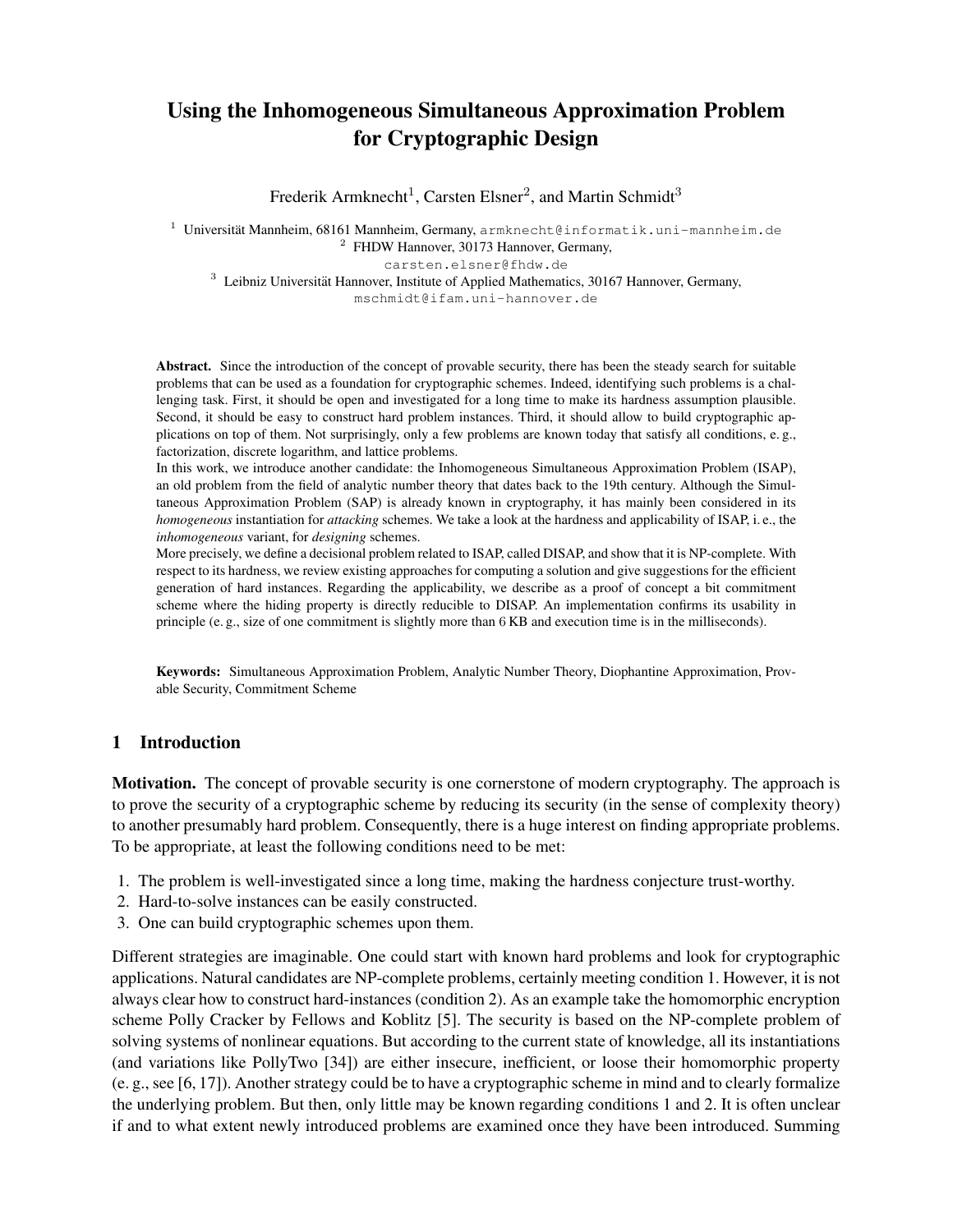up, although a variety of problems<sup>4</sup> have been considered in the recent decades, only few of them fulfill all three conditions. Mainly these are connected to factorization, discrete logarithm, lattices, pairings, or error-correcting codes.

Observe that the first two, factorization and discrete logarithm, are probably the most established problems and belong both to *algebraic* number theory. Here, we would like to advert to *analytic* number theory, more precisely to the field of diophantine analysis. The adjective "diophantine" means that one is interested in integral or rational solutions. This field emerged around 250 A. D. and had since then attracted the interest of many important and influential mathematicians like Gauss or the Fields medal winners Roth, Baker, and Faltings. Despite the enormous progress, diophantine analysis is still full of open (computational) problems. As a representative, we investigate the Simultaneous Approximation Problem or more precisely its inhomogeneous variant: Given rational numbers  $\alpha_i$  and  $\eta_i$ ,  $i = 1, ..., n$ , find integer values q and  $p_i$  such that  $|q\alpha_i-p_i-\eta_i| < \varepsilon$ . The most common variant is the homogeneous one, i. e.,  $\eta_i = 0$  for all i, whereas our contribution is to consider for the first time the inhomogeneous variant, i.e.,  $\eta_i \neq 0$ , for cryptographic design. To be in compliance with established notation, we refer to the homogenous Simultaneous Approximation Problem simply by SAP and denote the inhomogenous variant by ISAP.

Related work. SAP is known in cryptography, but has mainly been considered for *attacking* cryptosystems, e. g., knapsack systems (e. g., Shamir [30], Lagarias [13]), factorization and discrete logarithm (e. g., see Schnorr [25], Seifert [29]), and RSA (e.g., see Wiener [35]).

Regarding the *design* of cryptosystems, we are only aware of very few works that base their security on SAP or related problems. Isselhorst [10] presented a public-key scheme based on fractions. He showed that the scheme could be broken in principle by solving an appropriate simultaneous approximation problem. He proposed parameters for which he suspected that the algorithm of Lagarias [14] is not capable of finding a solution. Nonetheless, the scheme was broken soon after by Stern and Toffin [31] using the LLL algorithm [15] instead. Elsner and Schmidt [4] used continued fractions to design new S-boxes. In both cases, there was no direct reduction of the security of the scheme to the hardness of solving (I)SAP. Regev [21] presented a public key cryptosystem where the public key contains rational numbers  $a_i$  that are close to integer multiples of  $N/h$  where N and h are some integers and h is the secret key. Obviously, the ability of solving SAP would allow for breaking the scheme. However, it is not clear if a reduction to SAP is possible as the public key also includes explicitly an index  $i_0$  such that  $a_{i_0}$  is an *odd* multiple of  $N/h$ . Van Dijk et al. [33] used the Approximate Greatest Common Divisor (approximate GCD) Problem for constructing a fully homomorphic encryption scheme. This problem is related to SAP in the following sense. In SAP, a set of rational numbers  $\alpha_i$  and some bound  $B < 1$  is given and the task is to find integers q and  $p_i$  such that  $|q \cdot \alpha_i - p_i| < B$  for all i. In approximate GCD, a set of *integer* values  $\alpha_i$  and some *integer* bound  $1 \leq B$  is given and the task is to find integers q and  $p_i$  such that  $|\alpha_i - q \cdot p_i| < B$  for all i. The authors pointed out that their scheme could be attacked by solving an appropriate SAP instance. In both works, solving SAP would allow for breaking the scheme. However, it is unclear (as far as we can see) whether a a security reduction to SAP is possible. Apart from that, to the best of our knowledge the usage of ISAP for cryptographic design has not been considered so far. Here, we have to stress that our contribution is not the design of a specific scheme but rather to show up the general *hardness* and *applicability* of ISAP.

We want to point out that there *might* be a relation between (I)SAP and some of the lattice-based problems as both can be tackled by the LLL algorithm in principle. However, we are not aware of any result in this direction. Furthermore, the LLL algorithm applies to the homogeneous problem (SAP) only while we consider the inhomogeneous variant (ISAP). Thus, we leave the investigation of the connection between (I)SAP and lattice based problems as an open question and consider ISAP as a problem that has not been used for cryptographic design so far.

<sup>4</sup> See the website www.ecrypt.eu.org/wiki/index.php/Hard\_Problems\_in\_Cryptography for an overview.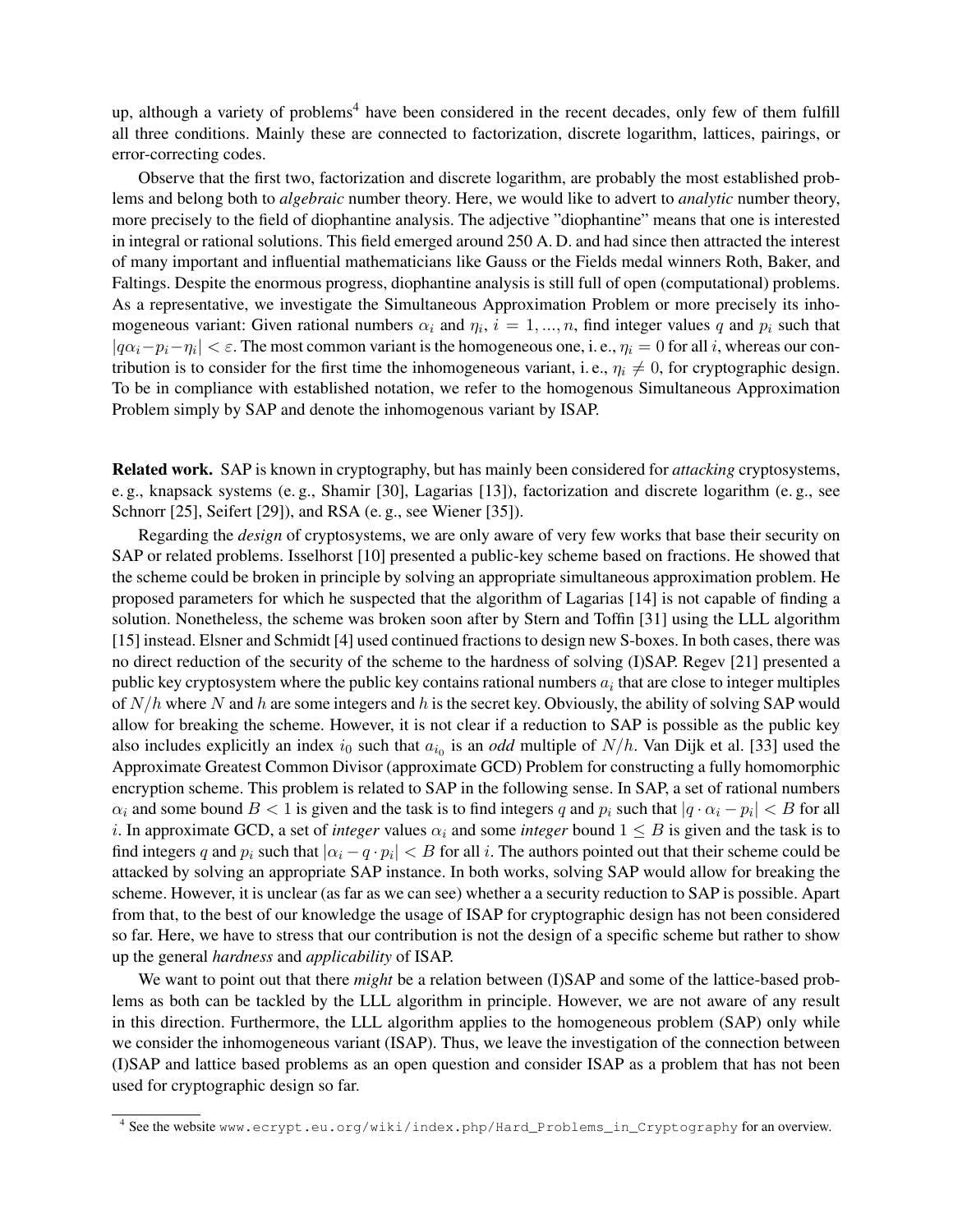Contribution. In this paper, we put for the first time ISAP into the heart of a cryptosystem. Our contributions are as follows:

- *Problem Description:* We formalize the Decisional Inhomogeneous Simultaneous Approximation Problem (DISAP) and show that it is NP-complete.
- *Instance Generation:* We argue that increasing/decreasing certain parameters will probably increase the hardness of the problem and formulate an accordant assumption. Furthermore, we investigate a related computational problem and derive suggestions for concrete parameter ranges.
- *Cryptographic Application:* We demonstrate the usefulness of DISAP for cryptographic applications by constructing a bit commitment scheme on it. The scheme is perfectly binding and computationally hiding if hard DISAP instances are used.

Summing up, we demonstrate that DISAP might be a valuable addition to the existing set of established problems in cryptography and hope to encourage further research on problems from analytic number theory in general and DISAP in particular.

Organization. In Sec. 2, we present DISAP and discuss its hardness. In addition, we define and motivate an appropriate hardness assumption, named DISAP assumption. In Sec. 3, we describe a bit commitment scheme based on DISAP. Its security is proven in Sec. 4 under the DISAP assumption. In Sec. 5, we present a concrete instantiation and give implementation results. Sec. 6 concludes the paper.

# 2 The Inhomogeneous Simultaneous Approximation Problem

## 2.1 Motivation and Definition

In this section we give a short introduction to the main terms of rational diophantine approximation and motivate and define the Inhomogeneous Simultaneous Approximation Problem (ISAP). In the following, N will denote the set of positive integers,  $\mathbb Z$  the ring of integers,  $\mathbb Q$  the field of rational numbers, and  $\mathbb R$  the field of the real numbers. We will distinguish between single values and vectors by putting the latter in bold.

In diophantine analysis the approximation of numbers  $\alpha \in \mathbb{R}$  by rationals  $p/q \in \mathbb{Q}$  is a main topic.<sup>5</sup> One of the most basic results is the approximation theorem of Dirichlet (1805–1859) [9, Theorem 185], which states that for any  $\alpha \in \mathbb{R} \setminus \mathbb{Q}$  there exist infinitely many co-prime numbers p and q such that

$$
\left|\alpha - \frac{p}{q}\right| < \frac{1}{q^2} \quad \iff \quad |q\alpha - p| < \frac{1}{q} \,. \tag{1}
$$

If  $\alpha \in \mathbb{Q}$ , the number of solutions might be finite only. A theorem of Hurwitz (1859–1919) [9, Theorem 193] states that for every  $\alpha \in \mathbb{R} \setminus \mathbb{Q}$  there exist infinitely many co-prime numbers p and q such that

$$
\left|\alpha - \frac{p}{q}\right| < \frac{1}{\sqrt{5}q^2} \tag{2}
$$

holds and that for any stronger approximation quality, the number of solutions might be finite only. Interestingly, such approximations can be efficiently computed, using *continued fractions*

$$
a_0 + \cfrac{1}{a_1 + \cfrac{1}{a_2 + \cfrac{1}{\cdots + \cfrac{1}{a_N}}}}
$$
\n
$$
(3)
$$

 $<sup>5</sup>$  Nice introductions to this discipline can be found in [9, 18].</sup>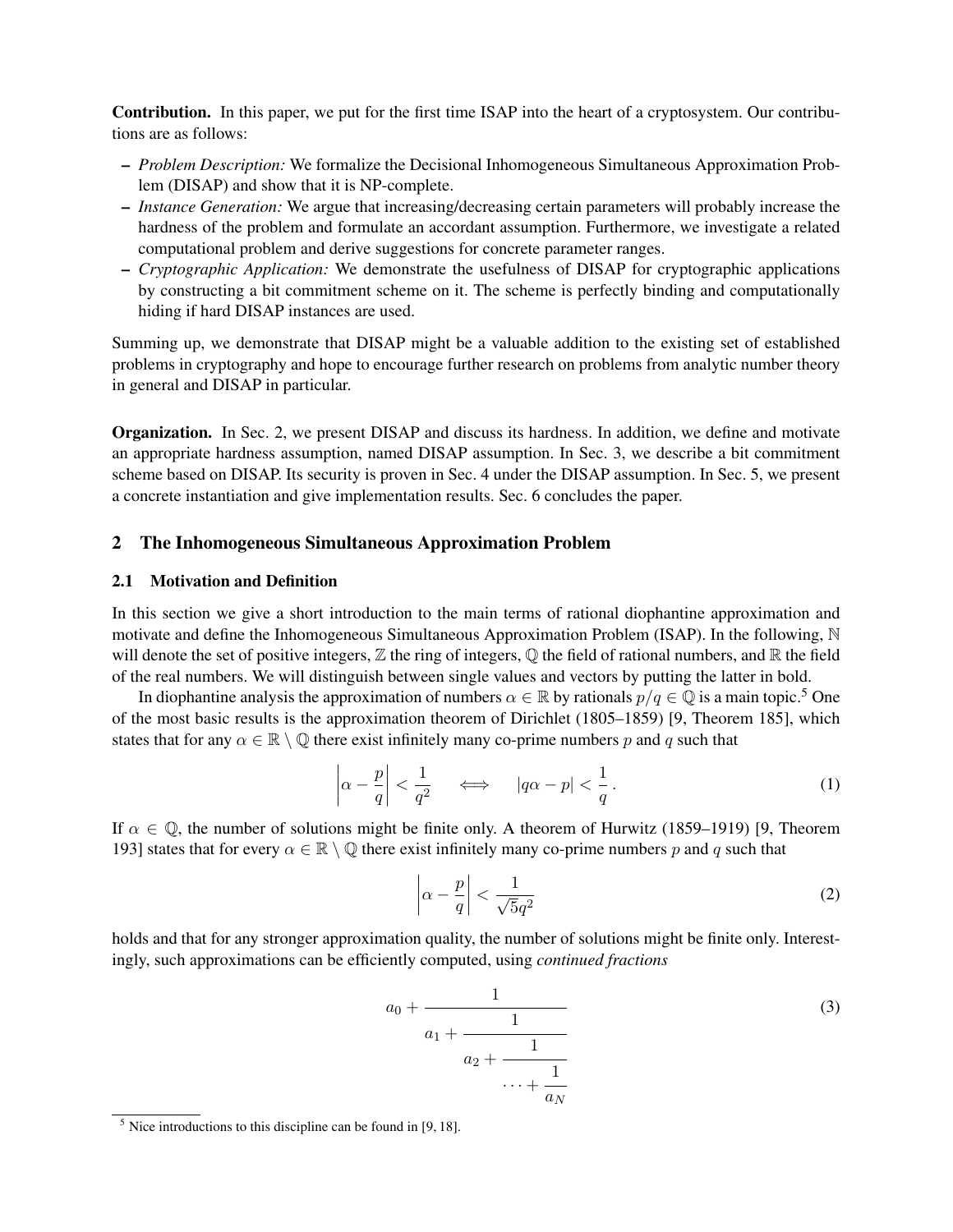where the leading coefficient  $a_0$  is an integer and all *partial quotients*  $a_i$  ( $i = 1, \ldots, N$ ) are positive integers. It can be shown that for  $N \to \infty$  the above given expression converges to some real number  $\alpha$  depending on all partial quotients  $a_i$ . In that case we call the expression an *infinite continued fraction*, or simply *continued fraction*. For  $\alpha \in \mathbb{Q}$ , the corresponding continued fraction is *finite* like in (3).

An important term is a *convergent*, which is a rational number. Given the partial quotients of the continued fraction, the corresponding convergents can easily be computed using the recurrence formulas (see [9, Theorem 149])

$$
p_0 = a_0, \qquad p_1 = a_1 a_0 + 1, \qquad p_n = a_n p_{n-1} + p_{n-2} \qquad (n \ge 2), \qquad (4)
$$

$$
q_0 = 1, \t q_1 = a_1, \t q_n = a_n q_{n-1} + q_{n-2} \t (n \ge 2). \t (5)
$$

 $p_n/q_n$  is called the *n*-th convergent of the continued fraction. Observe that computing the *n*-th convergent requires 2n additions and multiplications of integers. It can be shown that (for irrational  $\alpha$  or, if  $\alpha \in \mathbb{Q}$ ,  $n < N$ 

$$
\frac{1}{q_n(q_n + q_{n+1})} \le \left| \alpha - \frac{p_n}{q_n} \right| \le \frac{1}{q_n q_{n+1}} \le \frac{1}{q_n^2} \tag{6}
$$

holds (see [18, Chapter 10.2]). We note that from (6) it follows that the convergents satisfy inequality (1) of Dirichlet's theorem. Furthermore, it is proven that the convergents are the best rational approximations with a bounded denominator, e.g., for  $\alpha \in \mathbb{R}, n > 1, 0 < q \le q_n$  and  $p_n/q_n \ne p/q$  it holds (see [9, Theorem 181])  $\mathcal{L}$ 

$$
\left|\alpha - \frac{p_n}{q_n}\right| < \left|\alpha - \frac{p}{q}\right| \,. \tag{7}
$$

It is useful to know that  $p_n$  and  $q_n$  are co-prime for all convergents.

The type of approximation in (1) is called *homogeneous* in contrast to the inhomogeneous case, for which Kronecker (1828–1891) proved the following theorem (see [22, Chapter 10, Theorem 2.6]).

**Theorem 1 (Kronecker's Approximation Theorem).** For each  $\alpha \in \mathbb{R} \setminus \mathbb{Q}$ ,  $\eta \in \mathbb{R}$ ,  $n > 0$  and  $\delta \in \mathbb{R}$  with  $\delta > 0$  *there are integers* p, q with  $q > n$  *such that* 

$$
|q\alpha - p - \eta| < \left(\frac{1}{2} + \frac{1}{\sqrt{5}} + \delta\right) \frac{1}{q} \,. \tag{8}
$$

Thereby η is called the *inhomogeneity*.

In the field of simultaneous diophantine approximation one considers more than one diophantine inequality at once and tries to approximate the given numbers  $\alpha_i$  with fractions  $p_i/q$  sharing a common denominator. Again, the most basic result was proved by Dirichlet (see [9, Theorem 200]): There are infinitely many solutions  $(q, p_1, \ldots, p_n)$  to the system

$$
\left|\alpha_i - \frac{p_i}{q}\right| < \frac{1}{q^{1+1/n}}, \quad \forall i \in \{1, \dots, n\} \tag{9}
$$

in positive integers q and integers  $p_1, \ldots, p_n$  if at least one of the real numbers  $\alpha_1, \ldots, \alpha_n$  is irrational. An inhomogeneous generalization about the existence of simultaneous approximations was also proved by Kronecker (see [9, Theorem 442]):

**Theorem 2** (Kronecker's Simultaneous Approximation Theorem). Let 1,  $\alpha_1$ , ...,  $\alpha_n$  be real numbers *that are linearly independent over* Q. Furthermore, let  $\eta_1, \ldots, \eta_n$  be arbitrary real numbers,  $\varepsilon > 0$  and  $N \in \mathbb{N}$ . Then there exists integers  $p_1, \ldots, p_n$  and a natural number q with  $q > N$  and

$$
|q\alpha_i - p_i - \eta_i| < \varepsilon \quad \forall i \in \{1, \dots, n\} \,. \tag{10}
$$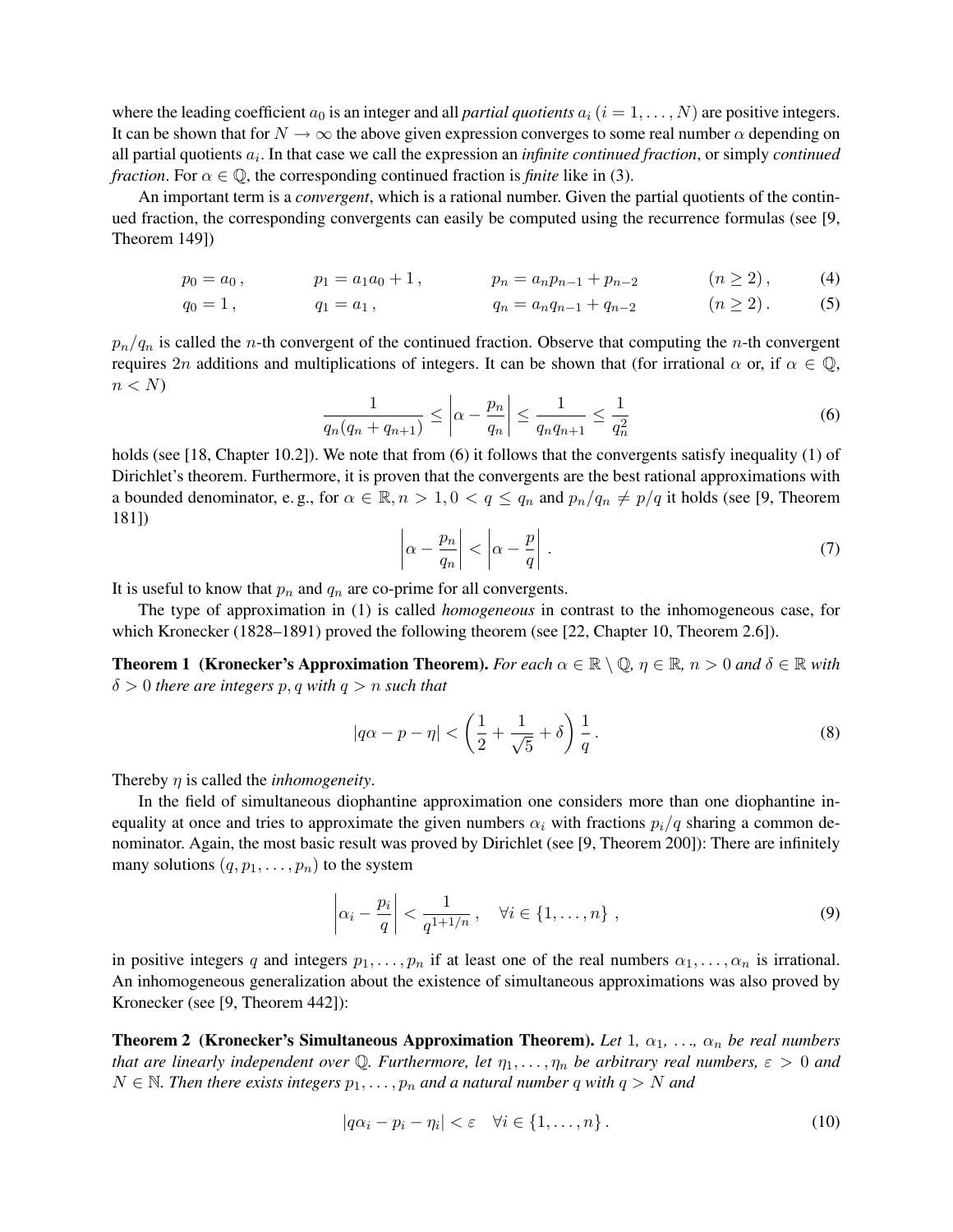We remark that the one-dimensional theorems can all be proved in a constructive manner by using continued fractions and convergents. However, as opposed to the one-dimensional case, no constructive proofs are known for the simultaneous versions. This has lead to the formulation of a variety of related problems, e. g. [14], for some it has been proven that they are NP-complete. Nevertheless, none of them have been successfully used for cryptographic applications. The main goal of this paper is to actually remind of these and to choose one concrete problem formulation and demonstrate a possible cryptographic application. The considered basic problem is the following:

Definition 1 (Inhomogeneous Simultaneous Approximation Problem (ISAP)). *An instance* I *of the Inhomogeneous Simultaneous Approximation Problem (ISAP) consists of a vector*  $\alpha := (\alpha_1, \ldots, \alpha_n) \in$  $(\mathbb{Q}^*)^n$  of non-zero rational values, a vector  $\eta := (\eta_1, \ldots, \eta_n) \in \mathbb{Q}^n$ , a positive real value  $\varepsilon \in \mathbb{R}_{>0}$ , *and a positive integer*  $N \in \mathbb{N}$ .

*A tuple*  $(q, p)$  *where*  $q \in \mathbb{N}_{>0}$  *and*  $p = (p_1, \ldots, p_n) \in \mathbb{Z}^n$  *is a* solution *to* I *if* 

$$
|q\alpha_i - p_i - \eta_i| < \varepsilon \quad \forall i \in \{1, \dots, n\} \quad \text{and} \quad q \le N. \tag{11}
$$

*The value n is called the* dimension, and  $\varepsilon$  *the* approximation quality. In the case that  $\eta_i = 0$  for all i*, that is in the homogeneous case, we call the problem simply the* Simultaneous Approximation Problem *(SAP).*

Although the dimension n is implicitly given by the dimension of the vectors  $\alpha$  and  $\eta$ , we note it explicitly for reasons of clarity. Observe that we restrict to rational and integer values on purpose: Working in practice with irrational numbers effectively means in most cases to approximate them anyway by rational numbers. We formulate a decisional problem in the context of ISAP that we will eventually propose for cryptographic design:

Definition 2 (Decisional ISAP (DISAP)). *Let* I *be an ISAP-instance as explained in Def. 1. The Decisional ISAP (DISAP) is to decide whether* I *has at least one solution.*

Next, we show that the problem class of DISAP contains indeed hard instances, i. e., instances where no efficient solving algorithms are known so far.

### Theorem 3. *DISAP is NP-complete.*

*Proof.* We have to show that (i) DISAP is in NP, and (ii) every problem in NP is reducible to DISAP in polynomial time. The first claim is trivial. Given an DISAP instance  $(\alpha, \eta, N, n, \varepsilon)$  and a possible solution  $(q, p)$ , one can check in polynomial time (i.e., polynomial in the length of the input) whether (11) is fulfilled. For the second claim, we make use of Lagarias' result [14]. He showed that DSAP<sup>6</sup> is NP-complete (the problem was named "Good Simultaneous Approximation problem (GSA)" there). That is, any NP problem can be reduced (in polynomial time) to an instance of DSAP. As any instance of DSAP is an instance of DISAP as well, it follows directly that any NP problem can be reduced in polynomial time to an instance of  $\Box$ DISAP.  $\Box$ 

Still, it remains to clarify how to generate hard instances. It is plausible to assume that increasing the dimension n and/or chosing a sharper approximation quality  $\varepsilon$ , i.e., decreasing this value, can make the problem only harder. This motivates the following assumption:

Definition 3 (DISAP Assumption). *Consider a probabilistic polynomial-time (PPT) algorithm* Gen *that on input*  $N \in \mathbb{N}_{>0}$ ,  $n \in \mathbb{N}_{>0}$ , and  $\varepsilon \in \mathbb{R}_{>0}$  generates an ISAP instance  $I := (\alpha, \eta, N, n, \varepsilon)$  where  $\forall i,j=1,\ldots,n:~(\alpha_i,\eta_i)\neq(\alpha_j,\eta_j)$  if  $i\neq j.$  Let  ${\cal I}$  denote the set of all possible ISAP instances that can

 $6$  By DSAP, we refer to the straightforward restriction of DISAP to the homogenous case. In other words, a DSAP instance is a DISAP instance where  $\eta = 0$ .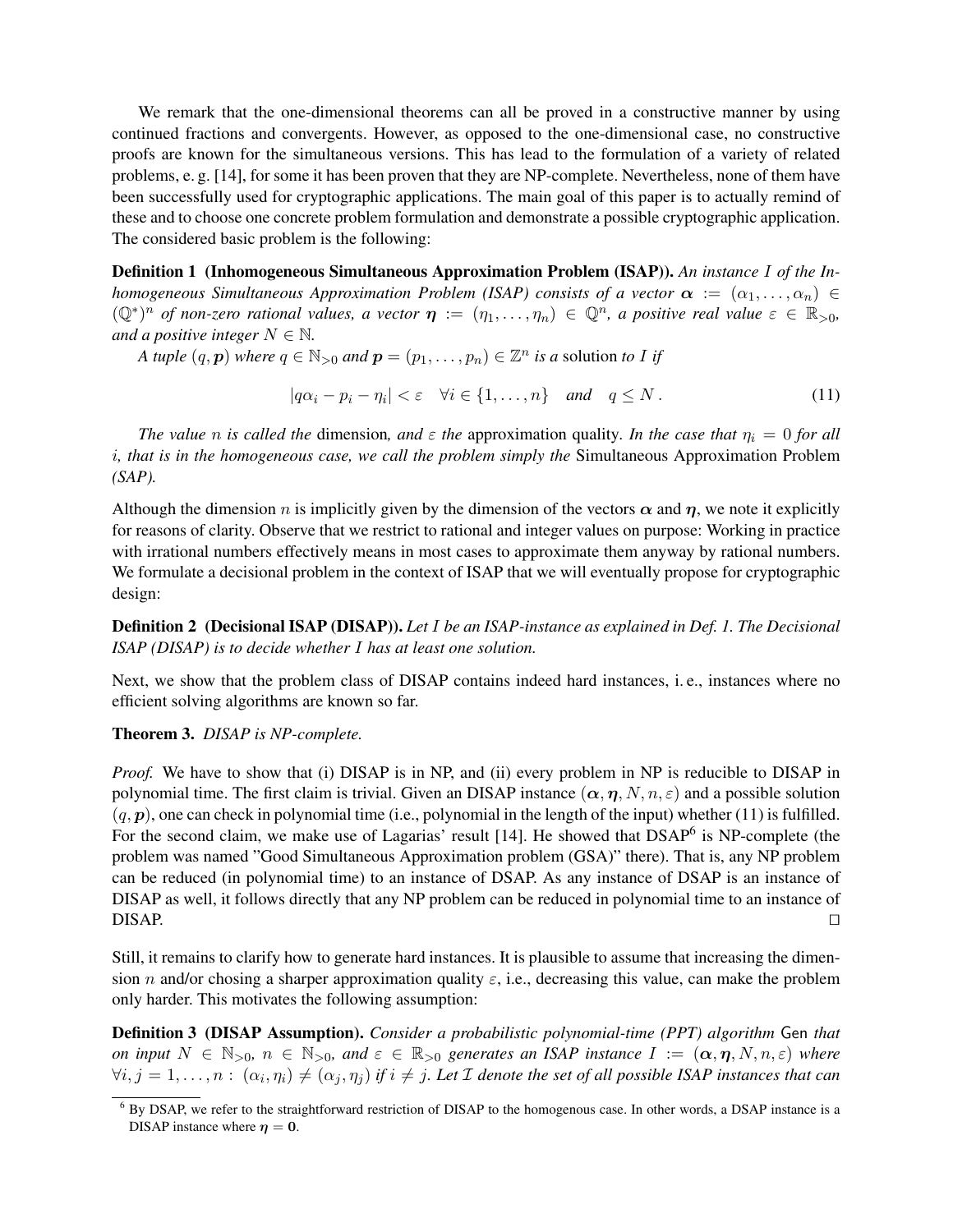*be generated by* Gen. We define a predicate  $P : \mathcal{I} \to \{0,1\}$  on  $\mathcal{I}$  such that  $P(I) = 1$  if and only if I has a *solution. For an algorithm* A *we define its advantage (with respect to* Gen*) as*

$$
\mathsf{Adv}_{\mathsf{Gen},\mathcal{A}}(N,n,\varepsilon) := |Pr[I \leftarrow \mathsf{Gen}(N,n,\varepsilon), P(I) = 0 : \mathcal{A}(I) = 0] -
$$

$$
Pr[I \leftarrow \mathsf{Gen}(N,n,\varepsilon), P(I) = 1 : \mathcal{A}(I) = 0]|
$$

*The* decisional ISAP assumption *(with respect to* Gen*)* states that for any positive integer  $s \in \mathbb{N}_{>0}$ , being *eventually the security parameter, there exist thresholds*  $N^* = N^*(s) \in \mathbb{N}_{>0}$ ,  $n^* = n^*(s) \in \mathbb{N}_{>0}$  and  $\varepsilon^* = \varepsilon^*(s) \in \mathbb{R}_{>0}$  such that  $\mathsf{Adv}_{\mathsf{Gen},\mathcal{A}}(N,n,\varepsilon)$  is negligible in s for all PPT A if  $N \geq N^*$ ,  $n \geq n^*$ , and  $0 < \varepsilon \leq \varepsilon^*$ .

#### 2.2 Possible Parameter Choices

As explained in the previous section, a promising strategy for creating hard instances is to choose values  $N$ , n and  $\varepsilon$  which are beyond certain thresholds. Unfortunately, as DISAP has not been considered directly so far, nothing is known about concrete choices for these thresholds. However, some indication on possible choices can be derived from the fact that a somewhat related problem has been investigated since long. The key to this approach is the following Theorem.

Theorem 4. *Assume an algorithm* A *that is able to efficiently compute solutions (if existent) to ISAPinstances*  $(\boldsymbol{\alpha}, \boldsymbol{\eta}, N, n, N^{-\delta})$  *where*  $\eta_i = \frac{\lambda_i}{\mu_i}$  $\frac{\lambda_i}{\mu_i}$  with  $0 < \mu_i \leq N^{\delta'}$  and  $0 < \delta' \leq \delta$ . Then, there exists *another algorithm B with the following property: Given*  $(\beta, N, n)$  *with*  $\beta \in \mathbb{Q}^n$ , *invoke* A such that any *solution*  $(q, p)$  *returned by A implies values*  $\tilde{q} \in \mathbb{N}_{>0}$  and  $\tilde{p} = (\tilde{p}_1, \ldots, \tilde{p}_n) \in \mathbb{Q}^n$  such that

$$
\left|\beta_i - \frac{\tilde{p}_i}{\tilde{q}}\right| < \frac{1}{\tilde{q}^{1+(\delta-\delta')}} \quad \forall i \in \{1, \dots, n\} \,. \tag{12}
$$

*Here, the term*  $\Delta := 1 + \delta - \delta'$  *is called the approximation order.* 

*Proof.* Let  $(\beta, N, n)$  be given as defined above. At first, B chooses some values  $0 < \mu_i \le N^{\delta'}$  and sets  $\alpha_i := \beta_i/\mu_i \in \mathbb{Q}$ . Furthermore, some positive integers  $\lambda_i \in \mathbb{N}_{>0}$  are sampled according to some arbitrary distribution and  $\eta_i:=\lambda_i/\mu_i$  are defined. Then,  ${\cal B}$  hands the ISAP-instance  $(\bm\alpha,\bm\eta,N,n,N^{-\delta})$  to  ${\cal A}.$  Assume that A returns a solution  $(q, p)$ . B sets  $\tilde{q} := q$  and  $\tilde{p}_i := p_i \cdot \mu_i + \lambda_i$  and outputs  $(\tilde{q}, \tilde{p})$ .

We show now that  $(\tilde{q}, \tilde{p})$  meets condition (12). By assumption, the response  $(q, p)$  of A is a solution to the ISAP instance, i.e.,  $|q\alpha_i - p_i - \eta_i| < N^{-\delta}$  for  $i = 1, \dots, n$ . Because of  $\mu_i \le N^{\delta'}$  and  $q \le N$ , we have  $\frac{1}{N^{\delta}} = \frac{1}{N^{\delta-\delta'}}$  $\frac{1}{N^{\delta-\delta^\prime}\cdot N^{\delta^\prime}}\leq \frac{1}{q^{\delta-\delta^\prime}}$  $\frac{1}{q^{\delta-\delta'}\cdot\mu_i}$ . Thus, one can show that

$$
\left| q\alpha_i - \frac{\tilde{p}_i}{\mu_i} \right| = \left| q\alpha_i - p_i - \eta_i \right| < \frac{1}{N^\delta} \le \frac{1}{q^{(\delta - \delta')} \cdot \mu_i} \tag{13}
$$

$$
\frac{\tilde{q}=q}{\tilde{\beta}} \left| \beta_i - \frac{\tilde{p}_i}{\tilde{q}} \right| < \frac{1}{\tilde{q}^{1+\delta-\delta'}} \,. \tag{14}
$$

Therefore, the output of B indeed represents a solution to (12).  $\Box$ 

In the remainder of this section, we will derive parameter ranges where the problem explained above seems to be hard according to the current state of knowledge. First, we explain the implications for DISAP. For the sake of brevity, let us introduce some abbreviations here. By CISAP, we refer to the computational counterpart to DISAP where the challenge is to *compute* a solution instead of *deciding* the existence of a solution. Furthermore, let CSAP\* denote the homogeneous variant of CISAP as expressed by Eq. (12), that is where the approximation quality  $\varepsilon = q^{-\Delta}$  depends on the solution q. Thus, if we derive parameters where it seems that no solutions to CSAP\* can be found, this includes the infeasability of finding solutions implied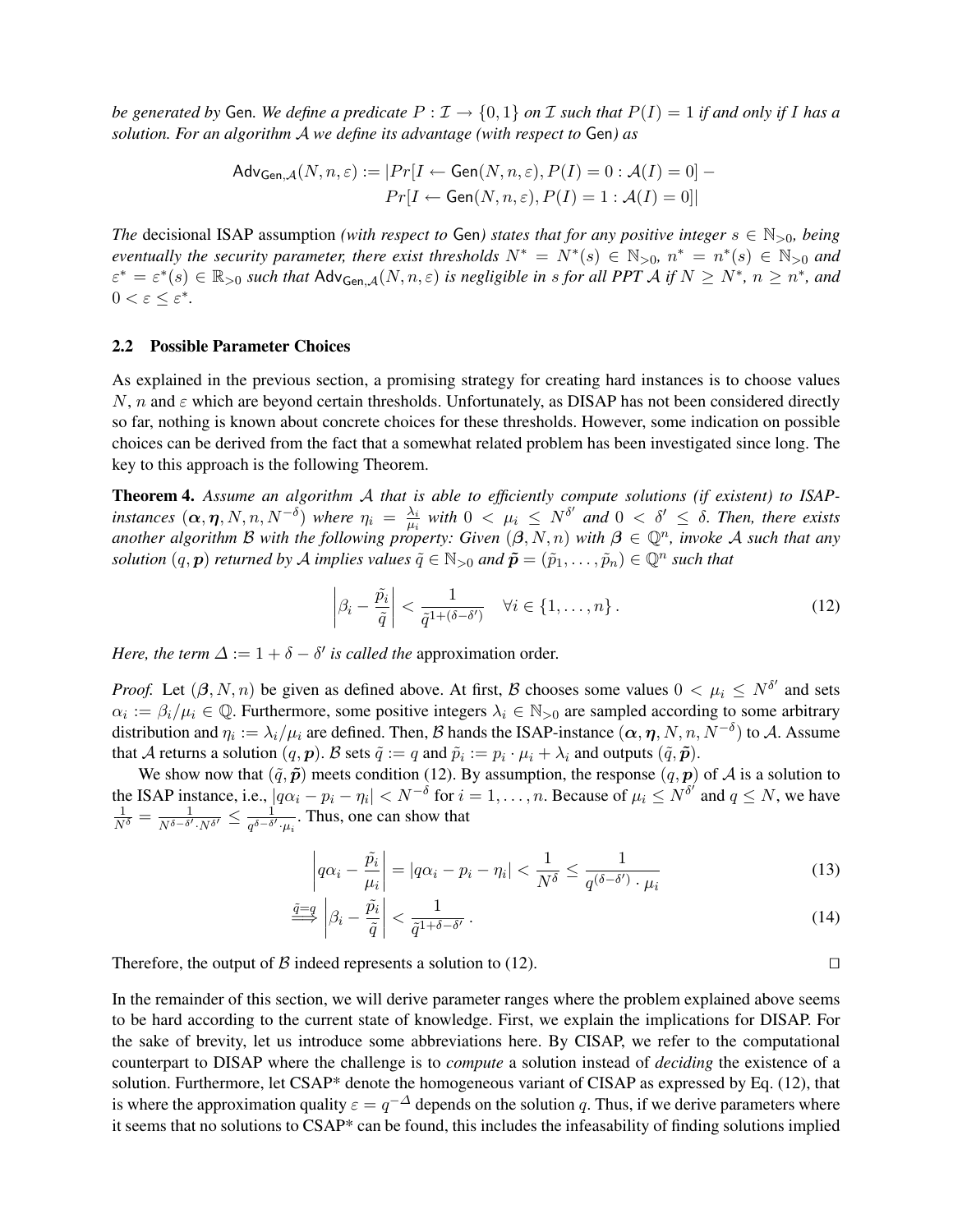by CISAP. As any solution of appropriate CISAP instances imply solutions to CSAP\*, this excludes the existence of efficient algorithms for CISAP (at least for the cases where some of the solutions to CSAP\* can be found via CISAP). On the other hand, the infeasability of CISAP is a necessary condition for the hardness of DISAP. Therefore, adopting the parameters derived from CSAP\* for DISAP and considering instances as described in Th. 4 seems to be a promising starting point for creating presumably hard instances of DISAP. We leave the determination of more appropriate values as an open question.

There are several algorithms in the literature to solve  $CSAP^*$ . In the case of real algebraic and over  $\mathbb Q$ linear independent numbers  $1, \alpha_1, \ldots, \alpha_n$  and  $\delta^* > 0$  arbitrary, W. Schmidt shows in [24] that there are at most finitely many  $(q, p) \in \mathbb{N} \times \mathbb{Z}^n$  with

$$
\left|\alpha_i - \frac{p_i}{q}\right| < \frac{1}{q^{1+1/n+\delta^*}} \quad \forall i \in \{1, \dots, n\} \tag{15}
$$

Furthermore, with  $\delta^* = 0$ , under these conditions the approximation order  $\Delta = 1 + 1/n$  is the best possible.

There are a lot of generalizations of continued fractions for the simultaneous case, starting with the work of Jacobi [11] which lead to the Jacobi-Perron-Algorithm (JPA) [20, 28, 26, 2, 8]. However, the JPA is not able to compute solutions to such approximation quality as we will require in our proposed commitment scheme (cf. Sec. 3). For example, in the case  $n = 2$  only a system with an approximation quality of  $2/q^{3/2}$  is attackable with the JPA (cf. [28]). In [28] it is also mentioned that the JPA is only able to solve systems with significantly larger  $\varepsilon$  in the arbitrary case ( $n > 3$ ). In particular, the best affordable approximation quality  $\varepsilon$  increases with the dimension n. Additionally, we want to mention Baldwin's numerical experiments [1] in which he computes the approximation exponent of the JPA in two dimensions – with  $\Delta = 1.374$  it is significantly below the upper bound  $1 + 1/2 = 1.5$  from theory.

There are some other relevant algorithms based on continued fraction generalizations, namely the ones of Güting, Brun, Selmer, and Just. The first three ones have comparable properties like the JPA (see [28, 3, 27, 32]). Just's algorithm is much more worse concerning the approximation order ( $\Delta = 1 + 1/(2n(n+1))$ ) [12]. Thus, the above given considerations about the JPA can also be applied to these algorithms.

Another well known algorithm for solving simultaneous diophantine approximation problems is the lattice-based LLL algorithm presented by Lenstra, Lenstra Jr. and Lovasz in [15]. The LLL algorithm is able to find solutions nearly as good as the best possible. Indeed, they can compute solutions  $(q, p)$  such that

$$
\left|\alpha_i - \frac{p_i}{q}\right| \le \frac{c(n)}{q^{1+1/n}} \quad \forall i \in \{1, \dots, n\} \tag{16}
$$

whereas the  $\alpha_i$  have to be rationals and  $c(n) \in \mathcal{O}(2^n)$  (see [15], [19, Chapter 6, Theorem 8]). Thus, by choosing small enumerators for the upper bound, e.g.,  $= 1$  in our construction, one can construct instances that seem to fall outside of the parameter ranges that can be solved by LLL.

We conclude with the theoretical work of Lagarias. In [14] he proved that the problem of computing a denominator  $q$  such that

$$
|\alpha_i q - p_i| \le s_1/s_2, \quad 1 \le q \le N, \quad i = 1, ..., n,
$$
\n(17)

for given positive integers  $N, s_1, s_2$  and rational numbers  $\alpha_i = a_i/b_i$  is in P for fixed dimension n. We remark that this technique has an exponential runtime in the dimension n. Thus, increasing n is a simple method for excluding the applicability of Lagarias' algorithm.

Summing up, no efficient algorithms are known for solving CSAP\* with an approximation order of  $\Delta \geq 1 + 1/n$  if the dimension is high enough. In Sec. 5, we will use this observation for proposing some concrete parameters. More precisely, we will construct instances as explained in Th. 4 where the approximation quality and the dimension are too high for all algorithms mentioned above. Regarding the upper bound  $N$ , one has to take care that it is big enough for excluding brute force approaches. We will set  $N := 2<sup>s</sup>$  in our construction where s represents the security parameter. Observe that in our scheme,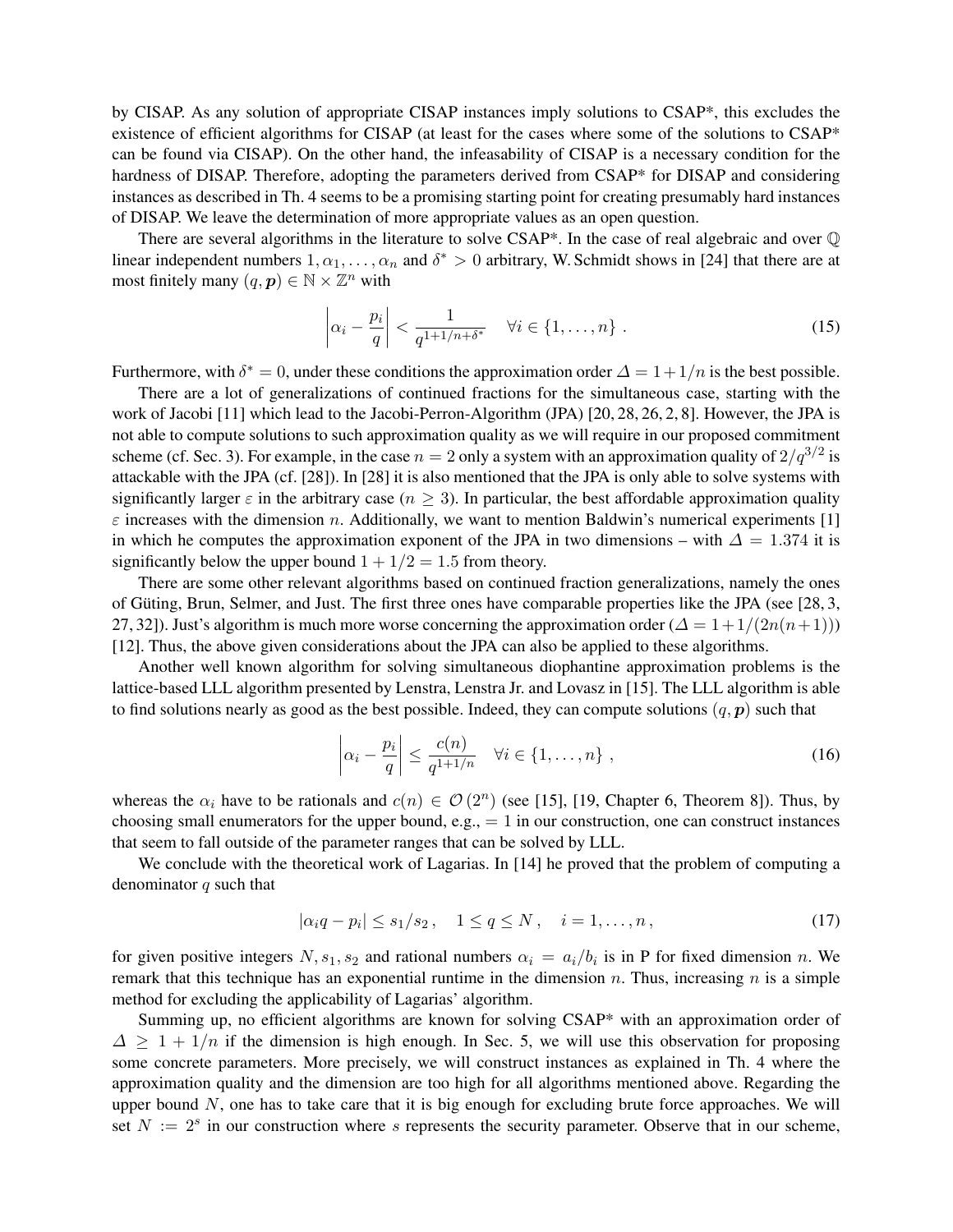we construct instances that have only one unique solution. Hence, it will not be possible to look for other solutions that might be easier to find. In this context we would like to refer to the results by Rössner and Seifert [23]: They showed that approximating the best solution is almost NP-hard. Thus, approximating the unique solution  $q$  seems to be not an option either.

# 3 A Bit Commitment Scheme based on DISAP

In this section, we present a bit commitment scheme based on DISAP. In the commitment phase, the committer generates an instance of DISAP with a given dimension and approximation quality. The crucial aspect here is that the problem instance is constructed *backwards*. That is the committer first starts with the solution  $(q, p)$  that is connected to the message and then generates a problem instance  $(\alpha, \eta)$  from it where  $(q, p)$  is the unique solution. Observe that the generation procedure allows for choosing the parameters outside the range that is feasible for the algorithms described in Sec. 2.2 in the *normal* direction and ensures that the instances are of the form as described in Th. 4. For this purpose, we strongly make use of the inhomogeneity  $\eta$ . Regarding the security, the commitment scheme is computationally hiding if the DISAP assumption holds. Furthermore, as only one solution exists, the scheme is perfectly binding.

Setup Phase. In the setup phase, an algorithm

$$
\mathcal{P} := (N, \varepsilon, n, \mu) \leftarrow \mathsf{Setup}(s) \tag{18}
$$

is executed. The purpose of this algorithm is to fix in dependence of a security parameter s the bound N, the approximation quality  $\varepsilon$ , the dimension n, and an upper bound  $\mu$  on the denominators of  $\eta$  for DISAP instances that will be used in the other phases of the commitment scheme. Starting from the DISAP assumption (Def. 3), these are chosen such that  $N \ge N^*(s)$ ,  $\varepsilon \le \varepsilon^*(s)$  and  $n \ge n^*(s)$  where  $N^*(s)$ ,  $\varepsilon^*(s)$ , and  $n^*(s)$  are the thresholds conjectured in the DISAP assumption (Def. 3). More precisely, we will fix  $N := 2<sup>s</sup>$  to avoid brute force guessing attacks. The bound  $\mu$  will be set as described in Th. 4. We will discuss concrete parameter choices later in Sec. 5.

**Commitment Phase.** In this phase, the committer generates a commitment for a message  $m \in \{0, 1\}$ . The commitment algorithm has the following format:

$$
((\alpha, \eta), (q, p)) \leftarrow \text{Commit}_{\mathcal{P}}(m) \tag{19}
$$

where  $(\alpha, \eta, N, n, \varepsilon)$  specifies an instance of DISAP as defined in Def. 1 and  $(q, p)$  is a solution to this instance. The tuple  $(\alpha, \eta)$  represents the commitment to the message m which is made public. The tuple  $(q, p)$  represents the opening information and is kept secret. The value q is constructed in such a way that its least significant bit (LSB) is equal to the message  $m$ .

The commitment algorithm is depicted in Alg. 1. During an execution, a series of values are generated that have to fulfill certain conditions. For the sake of clarity, we separated in the description of Alg. 1 the value generation and the testing of the parameters. In real implementations, one would group this steps together to reduce the number of trials. For example, if parameter generation fails for one index  $i$ , one could retry other values for this index but still use the values generated for indices  $j < i$ . We have to point out that it is not mathematically guaranteed that all conditions can be met. However, this was straightaway the case in almost all of our simulations (see Sec. 5 for details). Furthermore, in all other cases a small number of repetitions was sufficient to find values that fulfill the conditions.

Finally, some words on the conditions themselves. The condition  $\frac{1}{\sqrt{2}}$  $\frac{1}{\epsilon}$  <  $d_i$  (Eq. (20)) is introduced to achieve the claimed approximation quality with the given solution. The other part of the same inequality,  $d_i < b_i$ , is used to guarantee that the approximation  $c_i/d_i$  does not give  $q \cdot a_i/b_i$  again. The last conditions, given in Eq. (21), ensures that the value  $q$  is uniquely determined, making the scheme perfectly binding.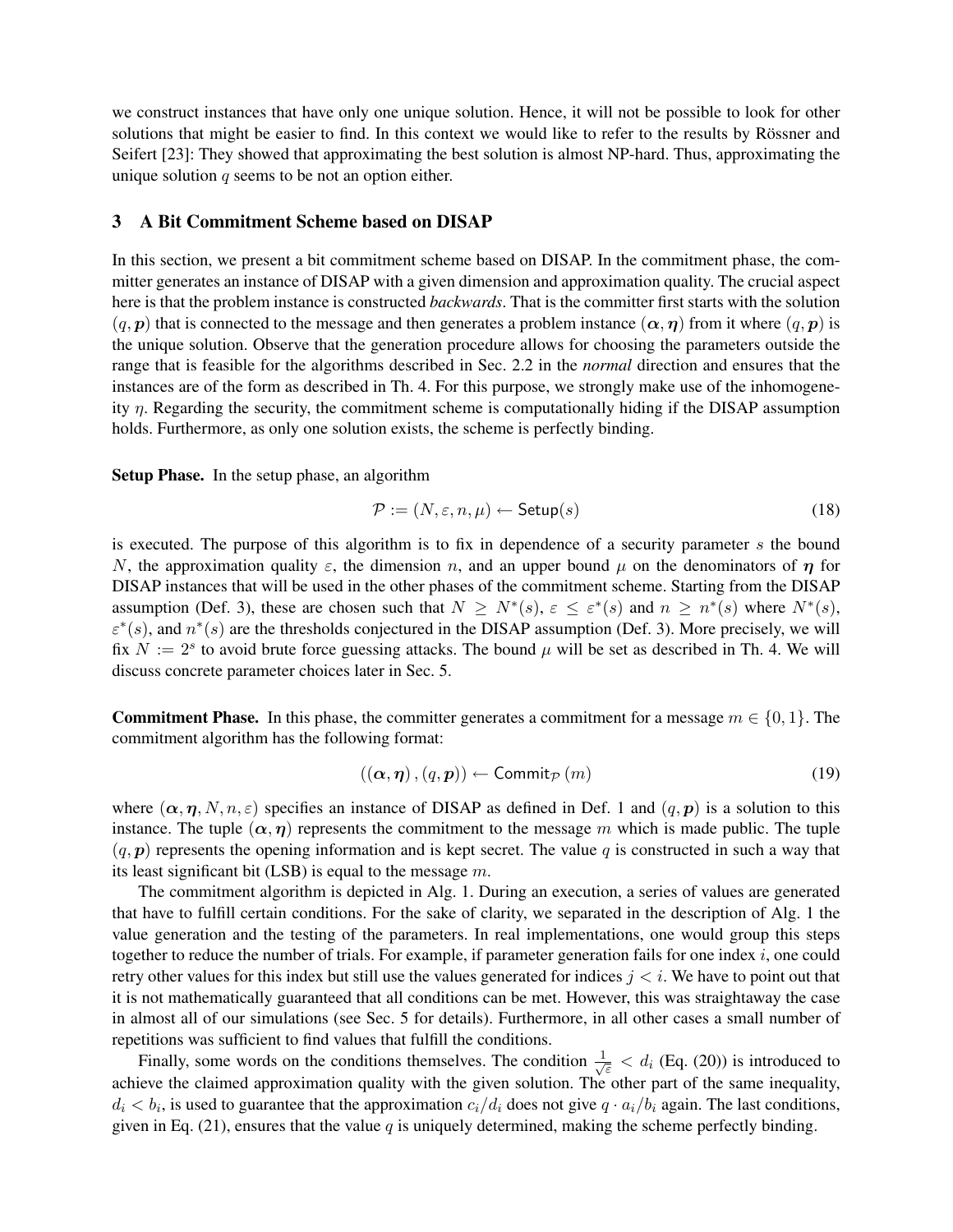#### **Algorithm 1** The commitment algorithm Commit<sub>p</sub>

**Input:**  $\mathcal{P} = (N, \varepsilon, n, \mu)$  with approximation quality  $\varepsilon$ , dimension n, and upper bound  $\mu$ ; a message  $m \in \{0, 1\}$ **Output:** A commitment on  $m$ 

#### 1: //Map the message

- 2: Extend  $m \in \{0,1\}$  to a s-bit value q, that is  $[q]_2 = (r_{s-1}, \ldots, r_1, m)$  with  $r_i \stackrel{\$}{\leftarrow} \{0,1\}$ .  $[q]_2$  denotes the bit representation of q. This implies  $0 \le q < 2^s =: N$ .
- 3: //Generate rational numbers  $\alpha_i := \frac{a_i}{b_i}$
- 4: for  $i = 1, ..., n$  do
- 5: Choose co-prime integers  $a_i$  and  $b_i$  where  $b_i$  is odd, co-prime to q, and less than or equal to  $\mu$ .
- 6: Set  $\alpha_i := \frac{\overline{a_i}}{b_i}$ .
- 7: end for
- 8: //Generate approximations  $\frac{c_i}{d_i}$  of  $q \cdot \frac{a_i}{b_i}$
- 9: Use continued fractions to find an approximation of  $\frac{c_i}{d_i}$  of  $q \cdot \frac{a_i}{b_i}$  such that

$$
\frac{1}{\sqrt{\varepsilon}} < d_i < b_i \,. \tag{20}
$$

10: If (20) is not satisfiable, restart at line 3.

#### 11: //Check additional condition

12: Beside the conditions given above, we require the existence of an index  $i^* \in \{1, \ldots, n\}$  with

$$
N < b_{i^*} \quad \text{and} \quad \sqrt{2b_{i^*}} < d_{i^*} \,. \tag{21}
$$

13: If (21) is not satisfiable, restart at line 3.

14: //Generate  $p$  and  $\eta$ 15: for  $i = 1, ..., n$  do 16: Choose  $p_i \in \mathbb{Z}$  arbitrary 17: Set  $\eta_i := \frac{c_i}{d_i} - p_i$ 18: end for

19: **return** A (public) commitment  $(\alpha, \eta)$  to m and (secret) opening information  $(q, p)$ 

**Opening Phase.** To open the commitment, the committer sends the solution  $(q, p)$  to the verifier. The verifier runs the algorithm

$$
out \leftarrow \text{Verify}_{\mathcal{P}}\left(\left(\boldsymbol{\alpha}, \boldsymbol{\eta}\right), \left(q, \boldsymbol{p}\right)\right) \tag{22}
$$

where out  $\in$  {accept,  $\perp$ }. The verifier accepts if out = accept and rejects otherwise. The algorithm Verify $_{\mathcal{P}}$  outputs accept if and only if

- 1.  $|q\alpha_i p_i \eta_i| \leq \varepsilon$  for all  $i \in \{1, \dots, n\}$
- 2. There exists an index  $i^* \in \{1, ..., n\}$  such that  $N < b_{i^*}$  and  $\sqrt{2b_{i^*}} < d_{i^*}$  (see Eq. (21)). Observe that the values  $b_i$  are part of the commitment and the values  $d_i$  can be computed from  $\eta_i$  and  $p_i$  by using that  $c_i$  and  $d_i$  are co-prime (see Sec. 2.1).

**Correctness.** The correctness of the scheme follows directly from condition  $\frac{1}{\sqrt{2}}$  $\frac{1}{\varepsilon}$  <  $d_i$  (see Eq. (20)) given in Alg. 1. For any  $i \in \{1, \ldots, n\}$ , it holds that

$$
|q\alpha_i - p_i - \eta_i| = \left| q\alpha_i - p_i - \left(\frac{c_i}{d_i} - p_i\right) \right| = \left| q\alpha_i - \frac{c_i}{d_i} \right| \stackrel{(6)}{\leq} \frac{1}{d_i^2} \stackrel{(20)}{\leq} \varepsilon.
$$
 (23)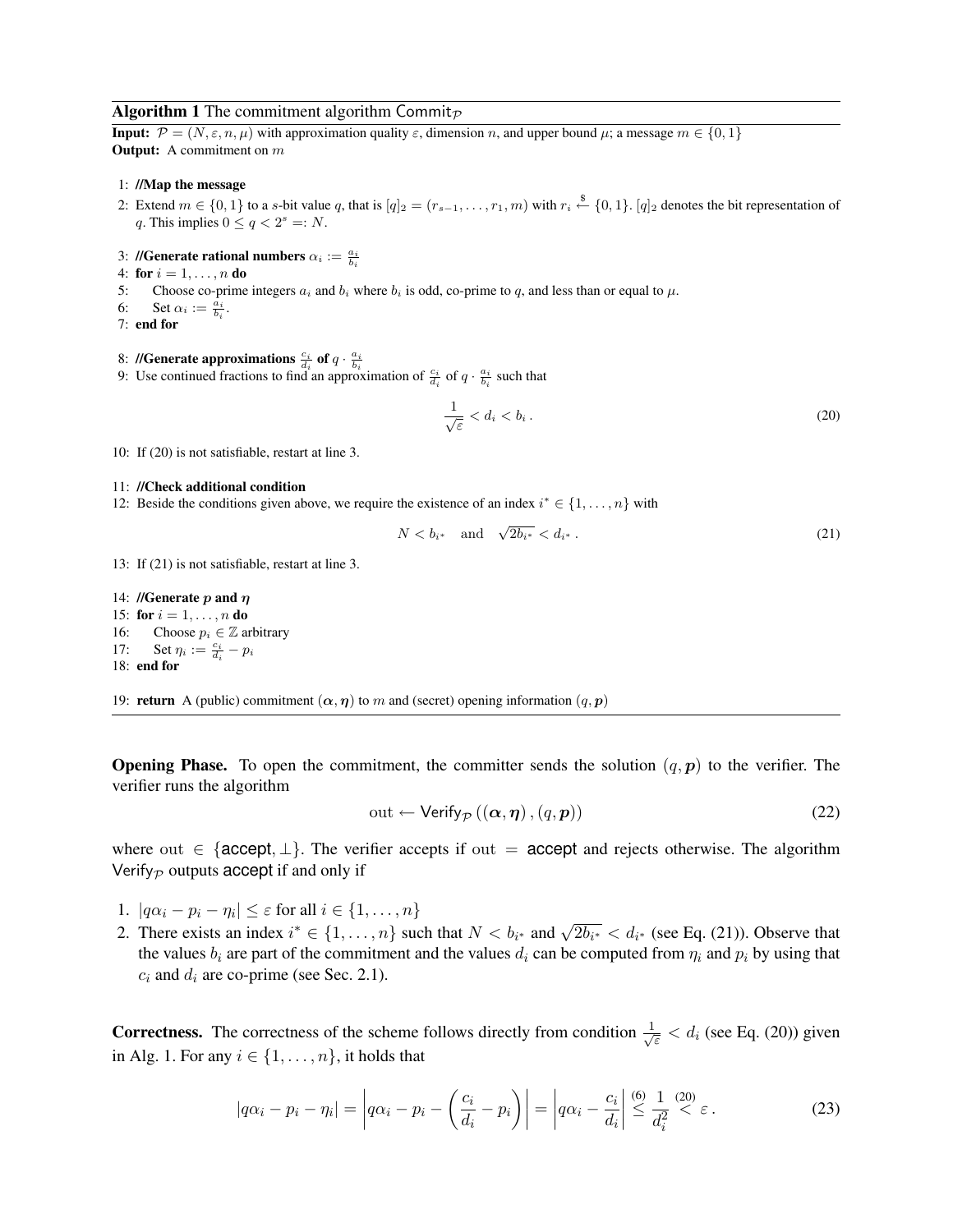# 4 Security

### 4.1 Binding Property

In this section, we prove that q is uniquely determined by the commitment  $(\alpha, \eta)$ . Thus, the scheme is perfectly binding.

### Theorem 5 (Perfectly binding). *The commitment scheme is perfectly binding.*

*Proof.* Assume two solutions  $(q, p)$  and  $(q', p')$ . (21) ensures the existence of an index i<sup>\*</sup> such that  $N < b_{i^*}$ *Assume two solutions*  $(q, p)$  and  $(q, p)$ . (21) ensures the existence of an index  $i$  such that  $N$  and  $\sqrt{2b_{i^*}} < d_{i^*}$ . We omit the index  $i^*$  in the following. By definition it holds that  $\eta = \frac{c}{d} - p$  and  $\eta = \frac{c$  $\frac{c'}{d'}-p'$ for some appropriate integers *c*, *d*, *c'*, *d'* and in particular  $\frac{c}{d} - \frac{c'}{d'}$  $\frac{c'}{d'} \in \mathbb{Z}$ . Therefore, there exists an integer  $z \in \mathbb{Z}$ such that

$$
\frac{c}{d} - \frac{c'}{d'} = z \iff cd' - c'd = zdd'.
$$
\n(24)

It follows that  $cd' - c'd \equiv 0 \pmod{d}$ ,  $cd' \equiv 0 \pmod{d}$ , and  $d' \equiv 0 \pmod{d}$ . The latter holds as c and d are co-prime (see Sec. 2.1). Analogously, one shows that  $d \equiv 0 \pmod{d'}$ . As both d and d' are positive, we get  $d = d'$ . Now recall that the fractions  $\frac{c}{d}$  and  $\frac{c'}{d}$  $\frac{c'}{d}$  are both approximations of  $q \cdot \frac{a}{b}$  $\frac{a}{b}$  and  $q' \cdot \frac{a}{b}$  $\frac{a}{b}$ , respectively, stemming from continued fractions. With (6) we have

$$
\left| q \cdot \frac{a}{b} - \frac{c}{d} \right| < \frac{1}{d^2} \quad \text{and} \quad \left| q' \cdot \frac{a}{b} - \frac{c'}{d} \right| < \frac{1}{d^2} \tag{25}
$$

and in particular

$$
\left| \left( q - q' \right) \frac{a}{b} - z \right| < \frac{2}{d^2} \iff \left| \left( q - q' \right) a - z \cdot b \right| < \frac{2b}{d^2} \,. \tag{26}
$$

Recall that  $\sqrt{2b} < d$  by Eq. (21). Thus, the right hand side of (26) is strictly less than 1 while the left hand side is an integer value. This immediately implies that  $(q - q')a - z \cdot b = 0$ . As a and b are co-prime, it follows that

$$
q - q' \equiv 0 \pmod{b} \,. \tag{27}
$$

With  $0 \le q, q' < N$ , we have  $-N < q - q' < N$ . By Eq. (21), it holds that  $b > N$ . Thus, (27) actually implies  $q - q' = 0 \Leftrightarrow q = q'$ . The contract of the contract of the contract of the contract of the contract of the contract of the contract of the contract of the contract of the contract of the contract of the contract of the contract of the contract

### 4.2 Hiding Property

In this section, we prove that the commitment scheme is computationally hiding. Recall that this means that no efficient algorithm exists that can decide for a given commitment  $(\alpha, \eta)$  if it commits to  $m = 0$  or to  $m=1.$ 

Theorem 6 (Hiding). *Let* Gen *denote the algorithm that generates DISAP instances as explained in Alg. 1 and let* Gen<sup>∗</sup> *denote the algorithm that first invokes* Gen *and then replaces* α *by* 2α*. If the DISAP assumption (Def. 3) holds with respect to* Gen<sup>∗</sup> *, the commitment scheme is computationally hiding.*

*Proof.* Recall that the DISAP assumption tells that it is hard to decide whether a given instance has a solution or not. Furthermore, by definition the committed message equals to the least significant bit of  $q$ , for short: LSB(q). Thus, breaking the hiding property is equivalent to deciding the LSB of q. Let  $I^* :=$  $(2\alpha, \eta, N, n, \varepsilon)$  where  $I := (\alpha, \eta, N, n, \varepsilon)$  is the instance generated by Gen. Observe as only the values  $\alpha$ are changed, instance  $I^*$  fulfills all conditions derived in Sec. 2.2 if this is the case for  $I$ . We show now that the LSB of  $q$  is equal to 0 if and only if  $I^*$  has a solution.

Assume that LSB of q is zero. That is we can write  $q = 2q^*$  and one sees easily that it holds for all  $i=1,\ldots,n$ :

$$
|q \cdot \alpha_i - p_i - \eta_i| < \varepsilon \Leftrightarrow |(2q^*) \cdot \alpha_i - p_i - \eta_i| < \varepsilon \Leftrightarrow |q^* \cdot (2\alpha_i) - p_i - \eta_i| < \varepsilon \tag{28}
$$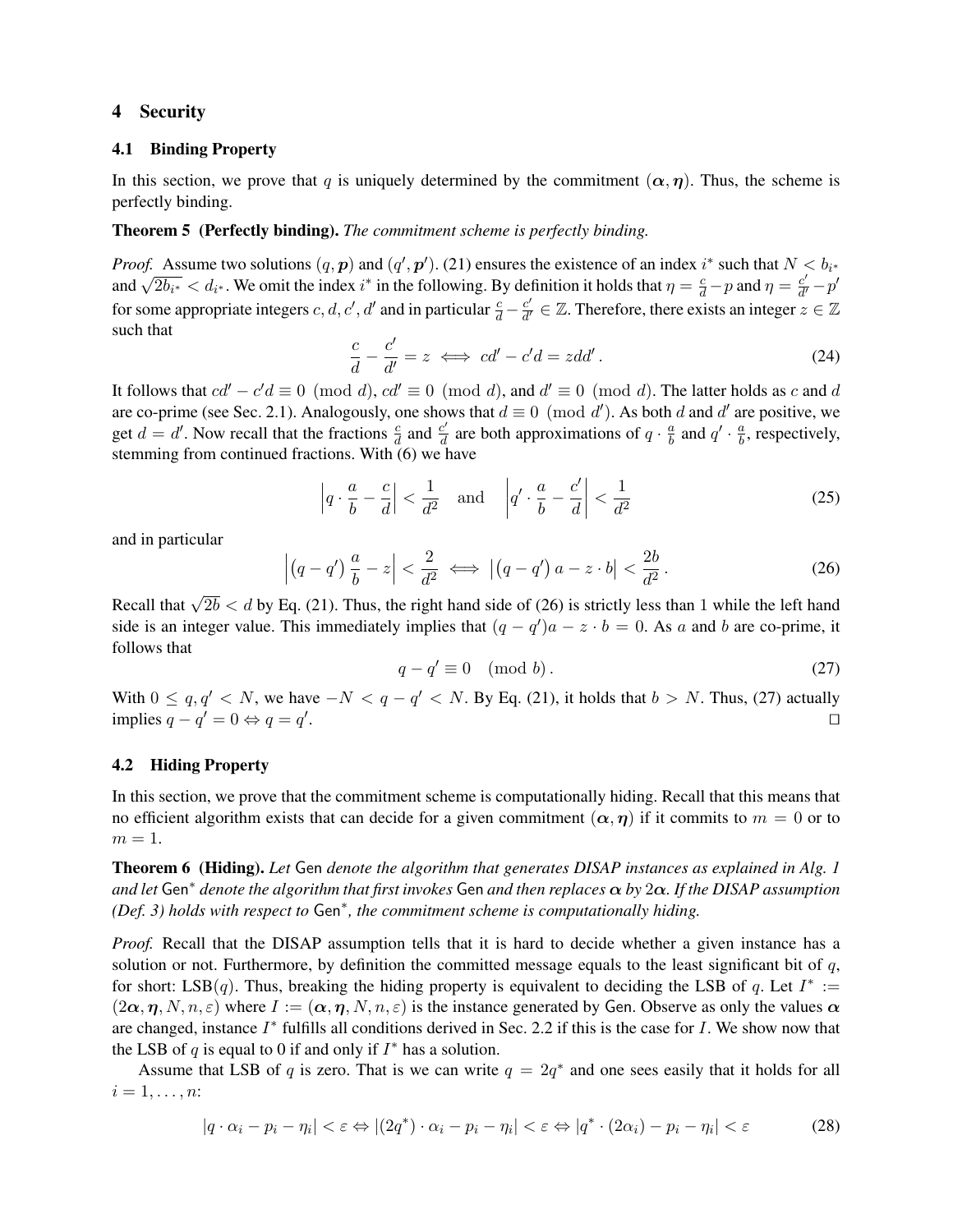Thus, if q is a solution to I with  $LSB(q)=0$ , then there exists a solution to  $I^*$ .

Contrariwise, assume that  $I^*$  has a solution  $q^*$ . Then, with (28) it follows that  $q = 2q^*$  is a solution to I. Moreover, as we have shown in Theorem 5,  $q$  is the only unique solution. Thus, the existence of a solution  $q^*$  implies that the LSB of the solution of *I* is equal to zero.

*Remark 1.* It may occur that the fraction  $\eta_i = c_i/d_i - p_i$  cannot be cancelled down. In this case,  $\eta_i$  has denominator  $d_i$  and  $c_i$  is known up to an integer multiple of  $p_i$ . This may be used to mount a naive attack running over all possible  $c_i$  using the fact that  $\alpha_i = a_i/b_i$  as well  $c_i/d_i$  are known. However, by choosing  $p_i$ from the same range as  $q_i$  it can be seen that this attack has the same complexity as a brute force attack on  $q$ .

### 5 A Concrete Instantiation and Implementation

In this section we want to fix some values for the thresholds  $\varepsilon^*$  and  $n^*$ . Due to our discussion of the algorithmic landscape in Sec. 2.2 and because of  $q^{-(1+1/2)} \leq q^{-(1+1/n)}$  for all  $n \geq 2$ , we know that there exists no algorithm with a runtime polynomial in n that given  $(\beta, N, n)$ , finds integers  $\tilde{q}$  and  $\tilde{p}$  such that

$$
\left|\beta_i - \frac{\tilde{p}_i}{\tilde{q}}\right| < \frac{1}{\tilde{q}^{1+\delta-\delta'}}\tag{29}
$$

with  $\delta - \delta' = 1/2$ . We set  $\varepsilon^* := N^{-\delta} = 2^{-\delta s}$  and mention the upper bound on  $\mu_i$  of  $\mu^* := N^{\delta'} = 2^{\delta' s}$ . In [14] it is stated that the used algorithm of Lenstra Jr. [16] has a runtime that grows exponentially in the dimension. This motivates us to set  $n^* := \log(s)$ . Observe that the effort of the commitment scheme grows linearly with  $n$ . Thus, increasing  $n$  in the case of need induces only a linear overhead.

Looking back to Alg. 1, we set  $\varepsilon := \varepsilon^*$  and  $n := n^*$  in the following as concrete parameters. Next, we compute the size of a commitment and thereby get a hint how to choose  $\delta'$ . Due to the fact that the sizes of  $a_i$  and  $p_i$  do not effect the proofs of binding and hiding in Sec. 4 we are free in the choice of their bounds. Thus, we choose  $a_i$  and  $p_i$  equally distributed from the same interval as q, namely  $[0, 2<sup>s</sup>)$ . Only for the  $b_i$  we have to pay attention that  $b_i \leq \mu$  holds.

The commitment consists of the quantities  $\alpha$  and  $\eta$ . The  $\alpha_i := a_i/b_i$  require  $s + \delta's$  bits because  $a_i \in$  $[0, 2^s)$  and  $b_i \in [0, \mu) = [0, 2^{\delta' s})$ . Moreover, the denominators  $d_i$  of the second part  $\eta$  of the commitment require  $\delta' s$  bits due to  $0 < d_i < b_i < 2^{\delta' s}$  (see condition (20) in Alg. 1). Finally we consider the expanded numerators  $c_i - p_i d_i \in [-p_i d_i, c_i]$  and note that we need  $s + \delta's$  bits for the negative range because  $p_i d_i$  $2^{s}b_i < 2^{s+\delta' s}$  and 2s bits for the positive range  $(c_i < qa_i < 2^{2s})$ . Subsuming  $\eta_i$  requires  $3s + 2\delta' s$  bits leading to a complete commitment size of

$$
|(\boldsymbol{\alpha},\boldsymbol{\eta})|_2 = n (s + \delta' s) + n (3s + 2\delta' s) = ns (4 + 3\delta') .
$$

Because of  $\delta' > 1$  we have the lower bound of  $7ns$  bits for the commitment size. We see that we minimize the commitment size by minimizing  $\delta'$  with respect to  $\delta' > 1$ . By setting  $\delta' := 1 + \delta''$  with  $\delta'' > 0$  we get  $|(\alpha, \eta)|_2 = 7ns + 3ns\delta'',$  leading to  $(3ns)^{-1}$  as a minimal choice for  $\delta''.$ 

We implemented the scheme<sup>7</sup> and made about  $10^6$  test runs on a AMD Athlon X2 Dual-Core QL-62 with 2 GHz per core with  $n = 7$ ,  $s = 128$  and minimal  $\delta'' = (3 \cdot 128 \cdot 7)^{-1}$ . This gives a commitment size of 6273 bit. The algorithm restarts the computation of the commitment on an average of 3.0579 times in order to satisfy (21) (cf. line 13 in Alg. 1). The maximal number of restarts to compute a single commitment was 23. Condition (20) was always fulfilled. Furthermore, all operations are really cheap in software – leading to running times in the milliseconds not measurable in seconds.

<sup>7</sup> We used the GNU MP (http://gmplib.org/) and MPFR [7] library for arbitrary large integers and arbitrary precise floating point arithmetic.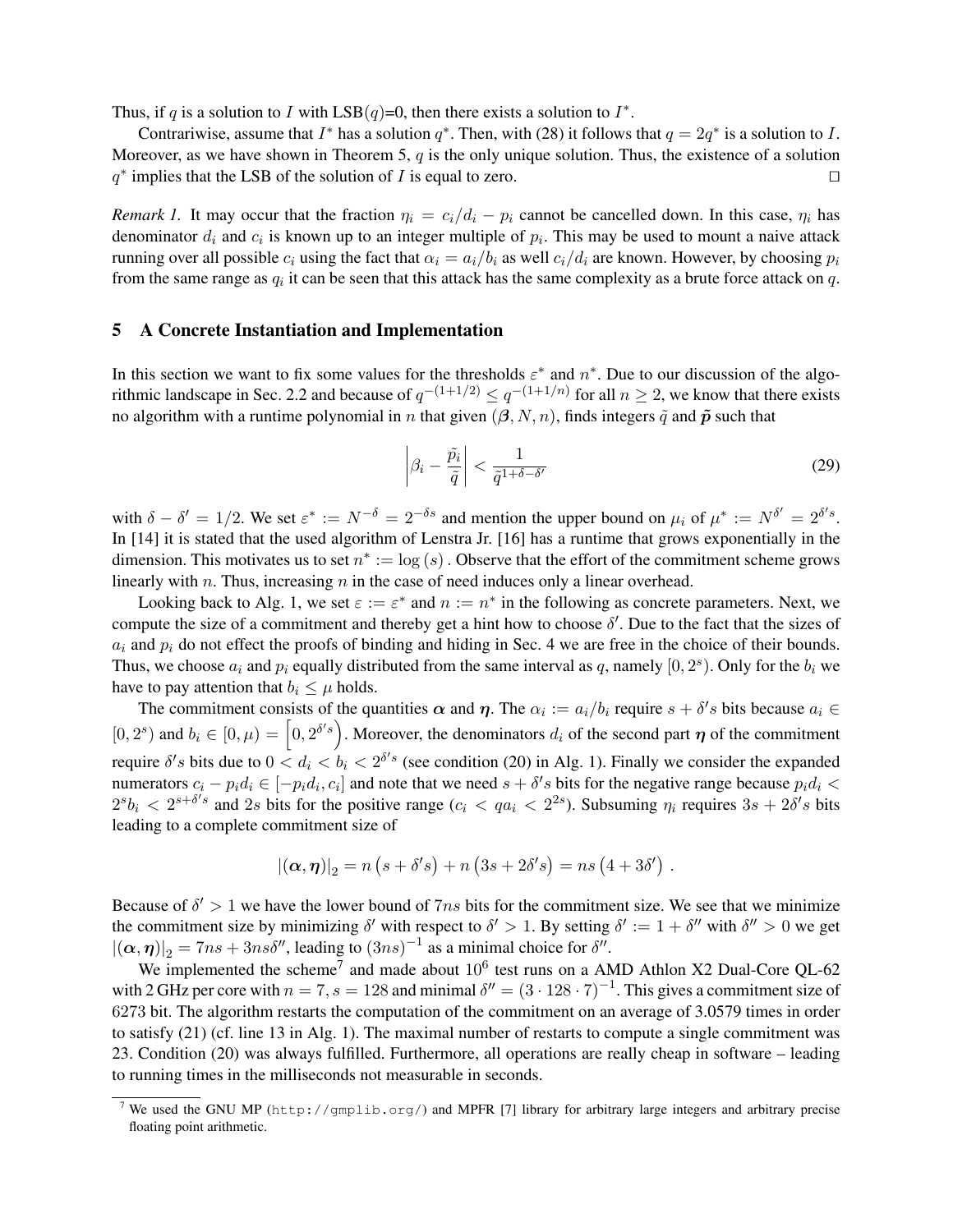## 6 Future Work and Conclusions

In this work, we focused on one particular problem from analytic number theory, namely the Decisional Inhomogeneous Simultaneous Approximation Problem (DISAP). The problem is NP-complete and one can efficiently generate presumably hard instances. Observe that the difficulty can be easily increased, e. g., by raising the dimension  $n$ . As a proof of concept, we constructed a bit commitment scheme on DISAP. However, other schemes would have been imaginable.

For example, observe that if  $q$  is known, the enumerators  $p$  can be directly computed. Thus, one could modify the commitment scheme to get a stream cipher where q would be the secret key and  $p_i$  the individual plaintexts. Whenever the sender wants to encrypt a plaintext  $p_i$ , he computes the other values  $\alpha_i$ , etc. as described and uses the tuple  $(\alpha_i, \eta_i)$  as ciphertext for the current plaintext block. Observe that the values  $\alpha_i$ and  $c_i/d_i$  can be precomputed for accelerating the scheme. Although we did not check it in detail, we are optimistic that a proof of security should be possible that is similar to the proof given in this paper, at least for the known-ciphertext scenario. The development of other schemes might be interesting as well, e. g., authentication schemes giving a proof of knowledge on q.

Despite DISAP, other problems and results from analytic number theory might be worth to be investigated as well. For example, one can easily transform a rational number from its binary representation to continued fractions and vice versa. But only little is known on the relations between changes in one representation and the corresponding changes in the other representation. This "fragility" might be used to construct a collision-resistant compression function. Furthermore, several results exist on the periodicity of certain representations. The construction of bitstream generators based on these might be an interesting question.

Concluding, we think that the established discipline of analytic number theory contains many interesting open problems and results that only wait to be (re-)discovered for cryptographic applications. We hope to encourage further research into this direction.

# References

- 1. P. R. Baldwin. A convergence exponent for multidimensional continued-fraction algorithms. *Journal of Statistical Physics*, 66(5/6):1507–1526, 1992.
- 2. L. Bernstein. *The Jacobi-Perron algorithm, it's theory and application*, volume 207 of *Lecture Notes in Mathematics*. Springer Verlag, Berlin, Heidelberg, New York, 1971.
- 3. A. J. Brentjes. Multi-dimensional continued fraction algorithms. *Mathematical Centre Tracts*, 145, 1981.
- 4. C. Elsner and M. Schmidt. KronCrypt a new symmetric cryptosystem based on Kronecker's approximation theorem. Cryptology ePrint Archive, Report 2009/416, 2009. http://eprint.iacr.org/.
- 5. M. Fellows and N. Koblitz. Combinatorial cryptosystems galore! *Contemporary Mathematics*, 168:51–61, 1993.
- 6. C. Fontaine and F. Galand. A survey of homomorphic encryption for nonspecialists. *EURASIP J. Inf. Secur.*, 2007(1):1–15, 2007.
- 7. Laurent Fousse, Guillaume Hanrot, Vincent Lefèvre, Patrick Pélissier, and Paul Zimmermann. MPFR: A multiple-precision binary floating-point library with correct rounding. *ACM Trans. Math. Softw.*, 33(2):13, 2007.
- 8. R. Gärtner. Zur Geometrie des Jacobi-Perron Algorithmus. Arch. Math., 39:134–146, 1982.
- 9. G. H. Hardy and E. M. Wright. *An introduction to the theory of numbers*. Clarendon Press, Oxford, 3rd ed. edition, 1954.
- 10. H. Isselhorst. The use of fractions in public-key cryptosystems. In *EUROCRYPT*, pages 47–55, 1989.
- 11. C. G. J. Jacobi. Allgemeine Theorie der kettenbruchahnlichen Algorithmen, in welchen jede Zahl aus drei vorhergehenden ¨ gebildet wird. *Journal für die reine und angewandte Mathematik (Crelle's Journal)*, 69:29–64, 1868.
- 12. B. Just. Generalizing the continued fraction algorithm to arbitrary dimensions, 1992.
- 13. J. C. Lagarias. Knapsack public key cryptosystems and diophantine approximation. In *CRYPTO*, pages 3–23, 1983.
- 14. J. C. Lagarias. The computational complexity of simultaneous diophantine approximation problems. *SIAM J. Comput.*, 14(1):196–209, 1985.
- 15. A. K. Lenstra, H. W. Lenstra Jr., and L. Lovasz. Factoring polynomials with rational coefficients. *Mathematische Annalen*, 261:515–534, 1982.
- 16. H. W. Lenstra Jr. Integer programming with a fixed number of variables. *Mathematics of Operations Research*, 8(4):538–548, Nov. 1983.
- 17. F. Levy-dit-Vehel, M. Marinari, L. Perret, and C. Traverso. *Gröbner Bases, Coding Theory, and Cryptography*, chapter A Survey on Polly Cracker systems. RISC Book Series. Springer, Heidelberg, 2009.
- 18. Hua Loo Keng. *Introduction to number theory*. Springer Verlag, Berlin, Heidelberg, New York, fifth edition, 1982.